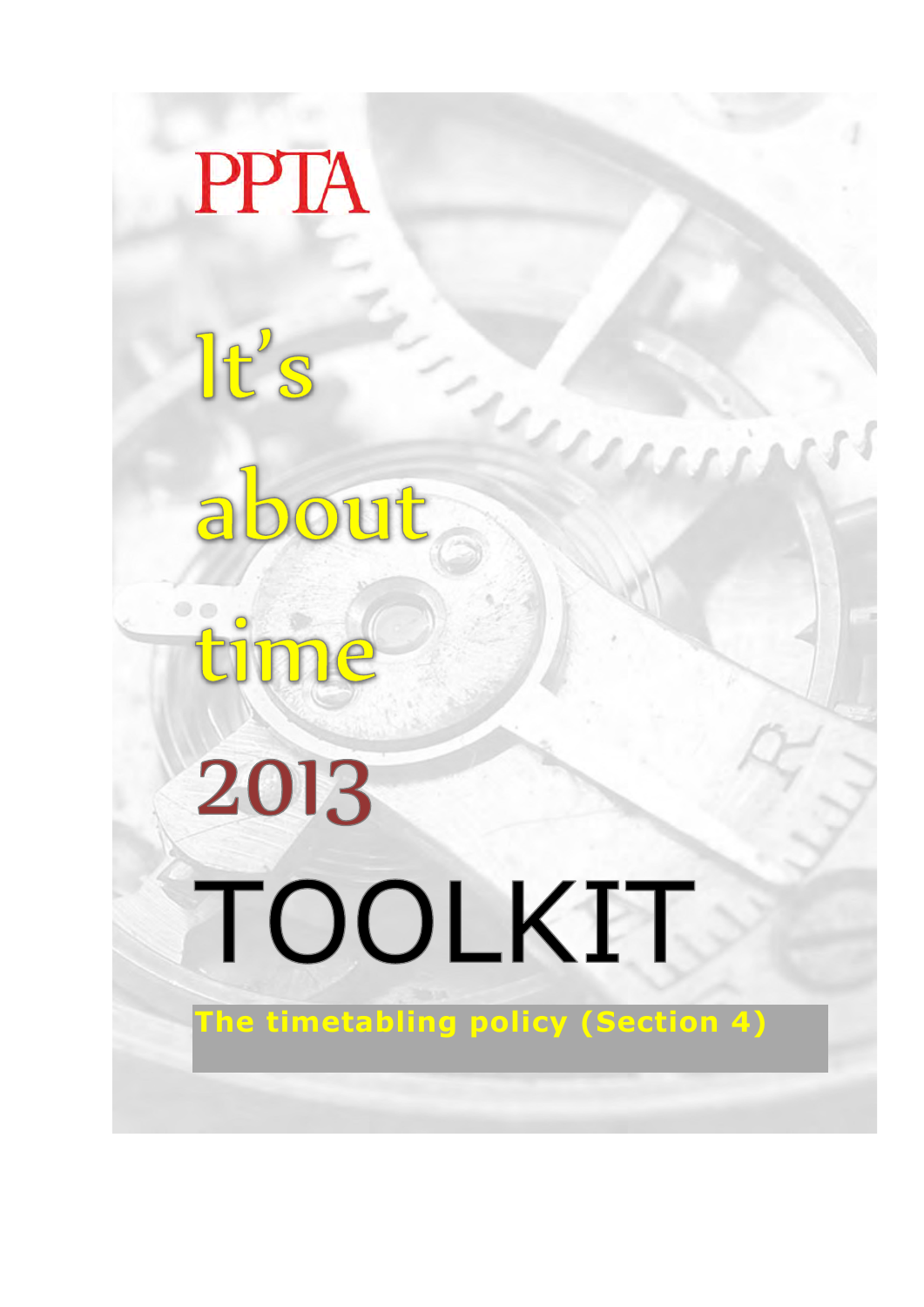## **Section 4: The timetabling policy**

#### **Consultation – a requirement of the collective agreements**

The requirement that a school must have a timetabling policy and are required to consult with its teaching staff over its timetabling policy was first introduced in 2001-02 along with the first provisions of guaranteed non-contact time (3 hours per week, later increasing to five). At the time it was accepted that teachers' work had increased (partly from the onset of NCEA ) and it was also accepted that there would be unavoidable occasions where the non-contact provisions might not be met. Schools were to establish in this policy a process to deal with this, i.e. a compensatory process. These initial provisions have been expanded since.

The exact process of consultation may vary from school to school, but it is expected that the teaching staff input would normally be coordinated and represented through the PPTA branch structure, in conjunction with the NZEI branch in area schools.

Whether or not consultation has happened adequately in the past any school/PPTA branch can reinvigorate this process through a review. And, whether or not the school is contemplating changes to the student learning programmes or timetabling, a review can serve as a useful collaborative exercise in scrutinizing how things are done:

- $\div$  Are we being fair and doing things for the right reasons?
- ◆ Can we improve how we do things?

#### **Consultation**

The legal definition of consultation is part of this kit.

Basic to successful consultation are transparency of process, open mindedness and full staff involvement in establishing the policy. It will take time and genuine effort must be made to accommodate the views of those being consulted; consultation is to be a reality, not a charade. Commonly consensus is sought through a consultative process but it is not a requirement. However a good faith approach would be based on mutual responsibility to seek ways to make the working environment operate effectively which will guide the staff and employer towards agreed outcomes.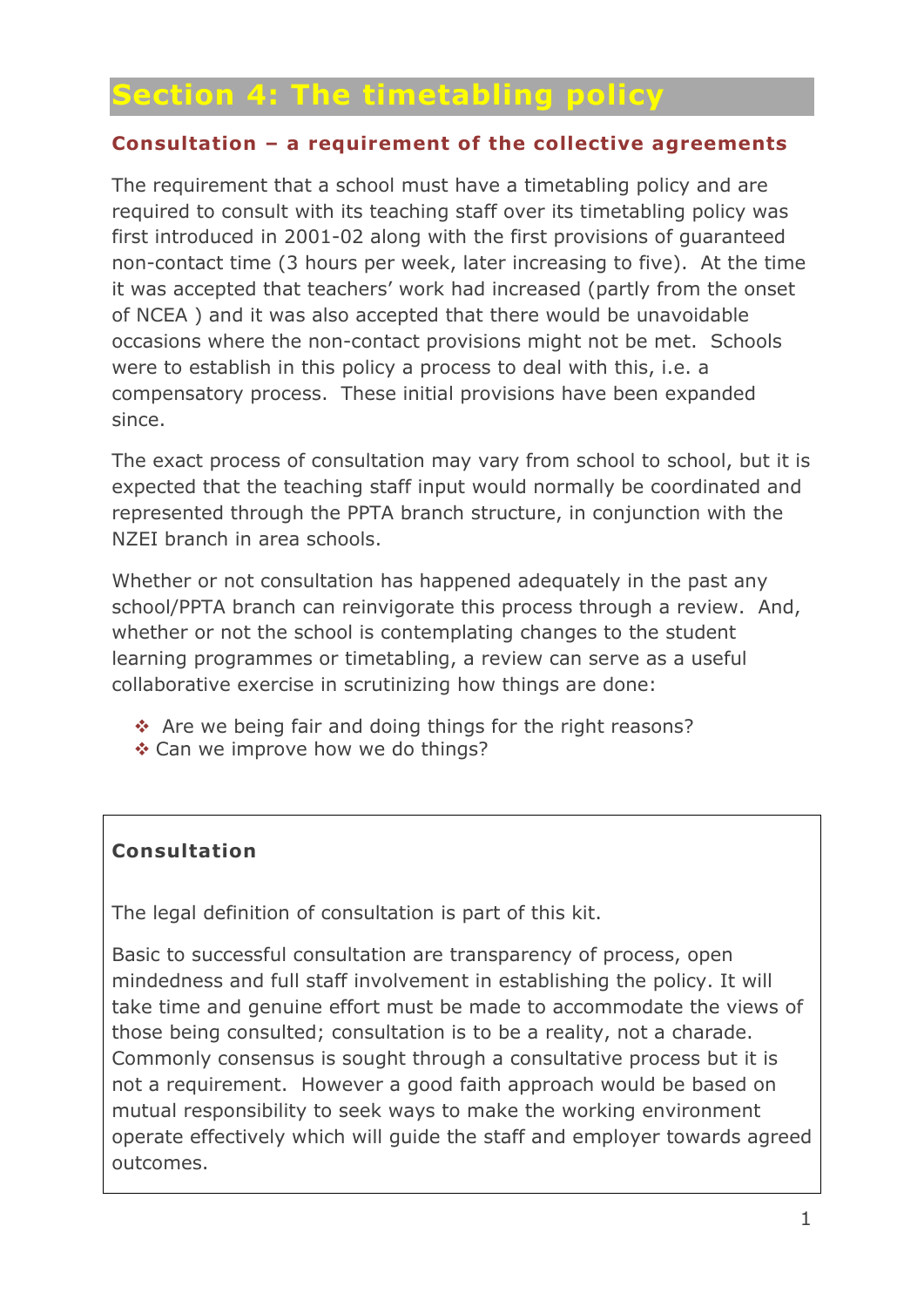# **Content of the policy**

While the current Collective Agreements require the timetabling policy to cover particular areas, to be of most use locally the policy should expand upon these to inform local decision making about teachers' work and class sizes in particular. The essential requirements are:

- 1. [The non-contact entitlements](#page-2-0)
- 2. [Class size matters](#page-7-0)
- 3. [Other matters, including duty, which impact on timetabling](#page-11-0)  [practices.](#page-11-0)
- <span id="page-2-0"></span>4. [A process for dealing with situations where the entitlements cannot](#page-12-0)  [be met i.e. how to compensate.](#page-12-0)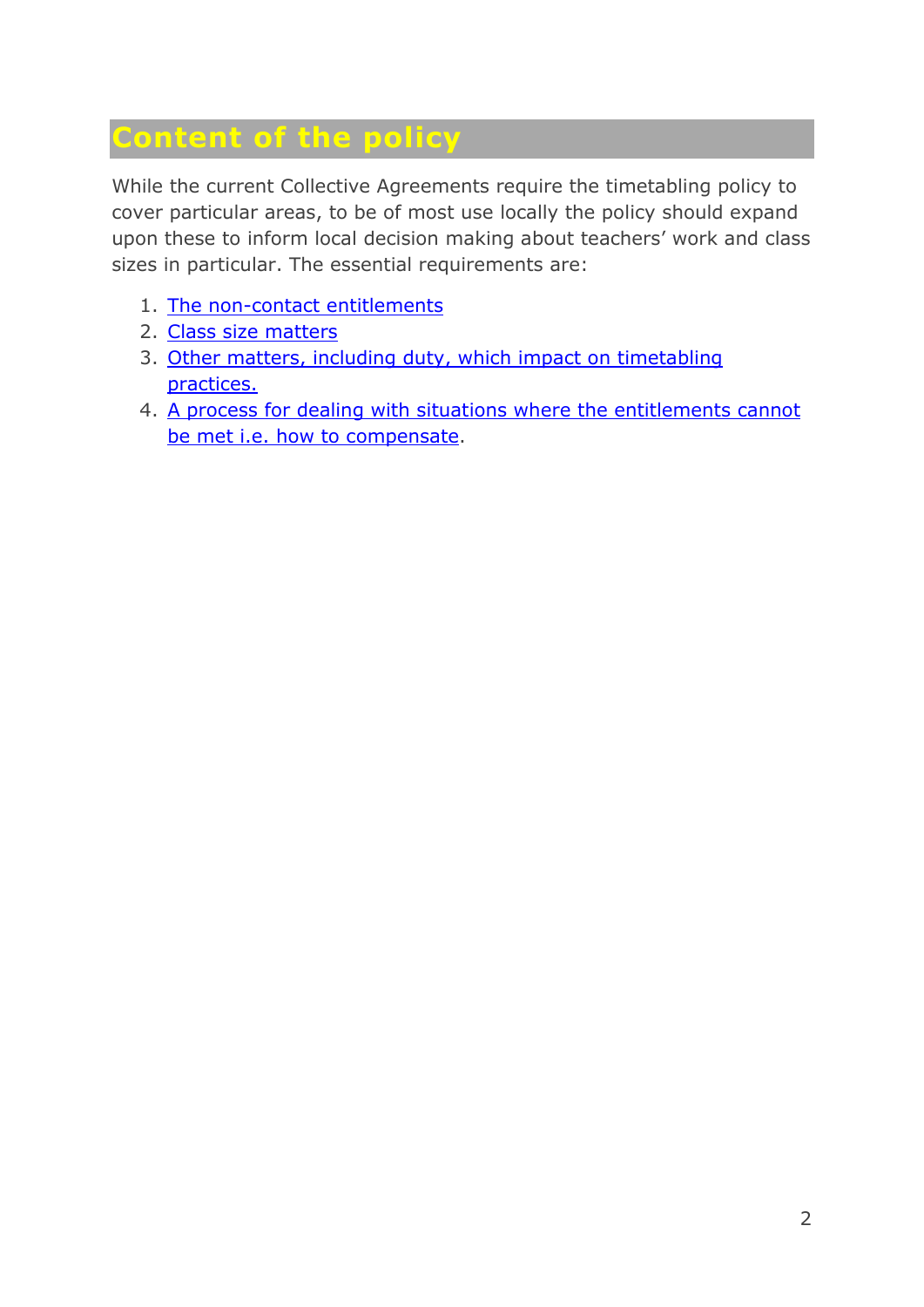## **1. The non-contact provisions**

The non-contact entitlements [\(STCA clause 5.2,](http://ppta.org.nz/index.php/collective-agreements/stca/91-part-five?start=3) [ASTCA clause 4.2\)](http://ppta.org.nz/index.php/collective-agreements/astca/137-astca-part-four?start=2) are absolute requirements and because they have been in place for some years it is expected that they are understood and in place. Teachers cannot be required or expected to forgo any of the non-contact provisions but if a teacher agrees to do so then they must be compensated – and because these are workload controls then the compensation ought to reduce their workload in some other way.

Guaranteed time non-contact time during the school timetable provides teachers with time to do the work to support their individual teaching. When it was introduced it was acknowledged that required 'work' associated with teaching was valuable and had to be allowed for $1$ .

The effect of these provisions is to cap a full time teaching week for individual teachers at 20 hours of time-tabled teaching, ie contact with students in organized instructional programmes , by providing five hours of non-contact out of the notional 25 hour FTTE, with further reductions for a range of other roles and responsibilities. If the school's timetable for students is shorter or longer than the 25 hours, the maximum for teacher contact remains at 20.

As schools have adapted their student programmes to better support and track their individual learning needs, time scheduled for individual academic mentoring has expanded. In some schools it is formalised within the designated learning periods. In others it has replaced all or part of the administrative functions of the 'form-time'. While previously a short formtime was largely administrative they may now be longer periods, assigned several times a week, with requirements on teachers to support students in broad learning programmes. This is no longer administrative time but a professional teaching activity in which students are engaged in learning within the context of the wider curriculum. Regardless of whether the name of the allocated time remains 'form class' the component that is the academic mentoring time is teaching and learning; it is contact time.

A school's policy should include all the non-contact provisions of each collective agreement. These are:

-

<span id="page-3-0"></span><sup>1</sup> The clause says: *"The non-contact time allocations for secondary teachers are an acknowledgement of the importance to quality education of the duties other than classroom teaching (such as those referred to in [5.1.1 \(a to c\)](http://ppta.org.nz/index.php/collective-agreements/stca/91-part-five?start=1) above) which teachers are required to undertake while schools are open for instruction."*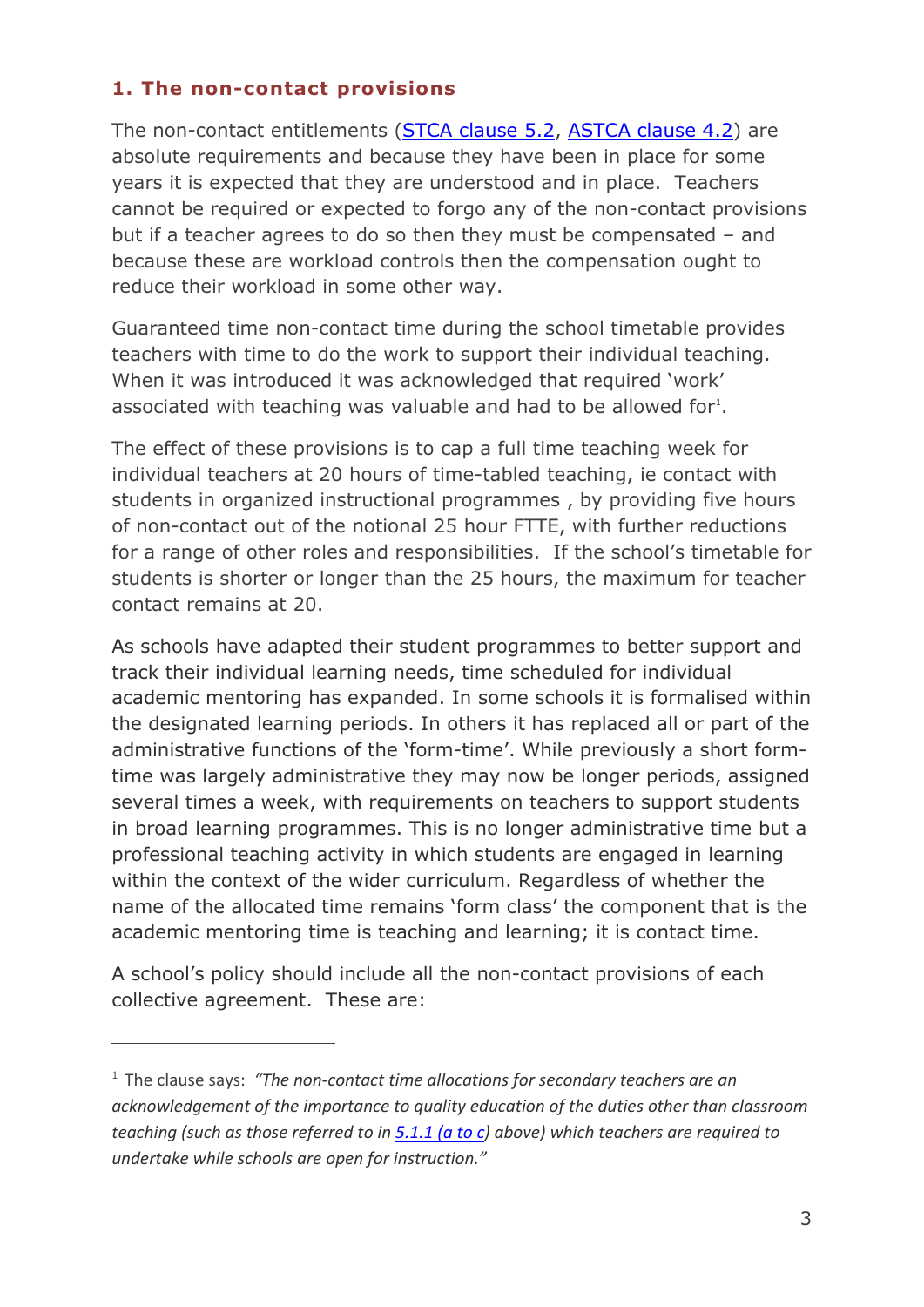For full time secondary teachers, specialist technology teachers<sup>[2](#page-4-0)</sup> in technology centres in intermediate and primary schools and those teachers in area schools teaching predominantly in year 7 – 13:

- \* A maximum of 20 hours timetabled teaching;
- Additional non-contact hours for each permanent unit up to three and (except in area schools)the employer is to *endeavour* to provide one additional hour for each of the  $4<sup>th</sup>$  and subsequent units, and the employer may provide additional non-contact to senior managers;
- $\cdot$  Part time teachers<sup>[3](#page-4-1)</sup> employed for 18 (0.72FTTE) or more hours per week must have some non-contact within their paid hours (STCA clause 5.2.6(b), ASTCA clause  $4.2.3(d)$ ) – and no part time teacher can be employed for more than 22.25 hours per week, at which level 3 hours must be paid non-contact.
- Except in area schools, employers must *endeavour* to provide part time teachers employed for 12 hours (0.48FTTE) or more with one hour of non-contact time for each 4 hours of teaching.

A process for circumstances where, for genuine reason during timetabling or at short notice, it is not possible to provide the non-contact time entitlements, i.e. when there must be agreement and some compensation.

## **Endeavour**

Meeting the test of 'Endeavour'

Endeavour places a responsibility on employers to make genuine efforts to achieve a provision for employees. However, it recognises that there may be genuine reasons why an employer is unable to provide the particular provision in individual cases. The employer is expected to show that they have genuinely tried.

The PPTA branch and the school management should use the following test for assessing whether a collective agreement provision that requires the school to 'endeavour' has been met.

The endeavour test is met if the principal has:

Genuinely considered all options open to them, within the resources available, with an aim to meet the provision; and

Genuinely considered any proposals put to them to achieve that aim by the employee(s) affected; and

 $2$  See Appendix 6 -

<span id="page-4-1"></span><span id="page-4-0"></span><sup>&</sup>lt;sup>3</sup> See Appendix 7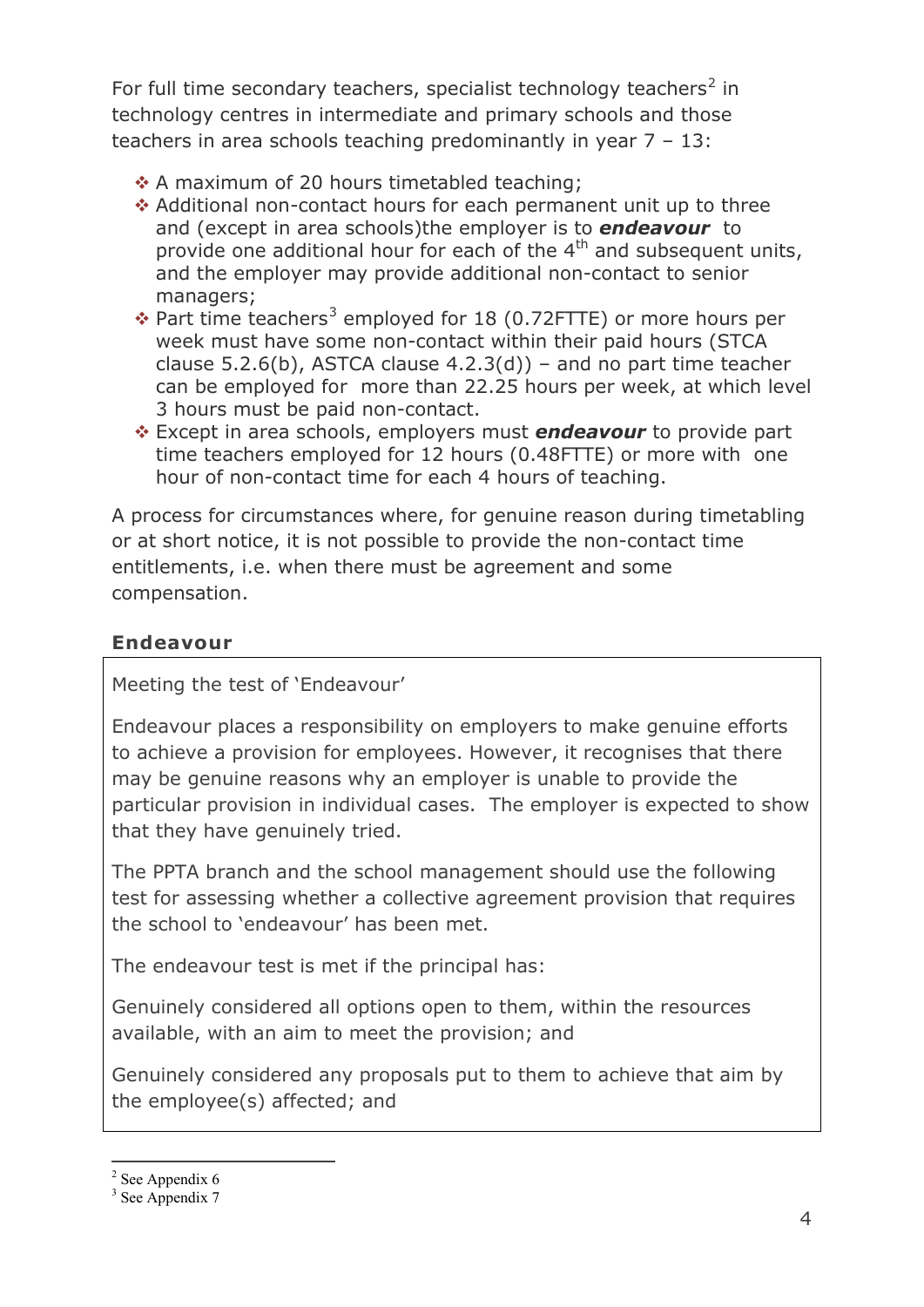Have either met the provision or have explained to the employee(s) affected why the options proposed and considered are not possible and why the provision cannot be met at that time; and

Where they could not meet the provision and where there is a link between that provision and the compensatory process clause, the agreed compensatory mechanism has been applied.

Where a teacher is not timetabled for regular learning groups, determining if they are within the entitlements is determined by the total number of contact hours they have with students in each week. If this time is equal to or less than their entitlement then the requirements of the STCA are met.

For example:

A teacher with no permanent units is within minimum entitlement if they see students by appointment through the timetabled school week for 20 hours or fewer (25 hours less five hours non-contact) in a week.

A teacher with one permanent unit is within minimum entitlement if they see students by appointment for 19 hours or less in a week (25 hours minus five hours non-contact minus 1 hour unit time).

A teacher with 8 permanent units is within minimum entitlement if they see students by appointment for no more than 17 hours in a week (25 hours minus five hours non-contact minus 3 hours unit time).

Examples of teachers without regularly scheduled learning groups may include:

- **❖ RTLBs**
- **❖ Guidance Counselors**
- ◆ Regional Health School Teachers
- ❖ Senior managers without timetabled classes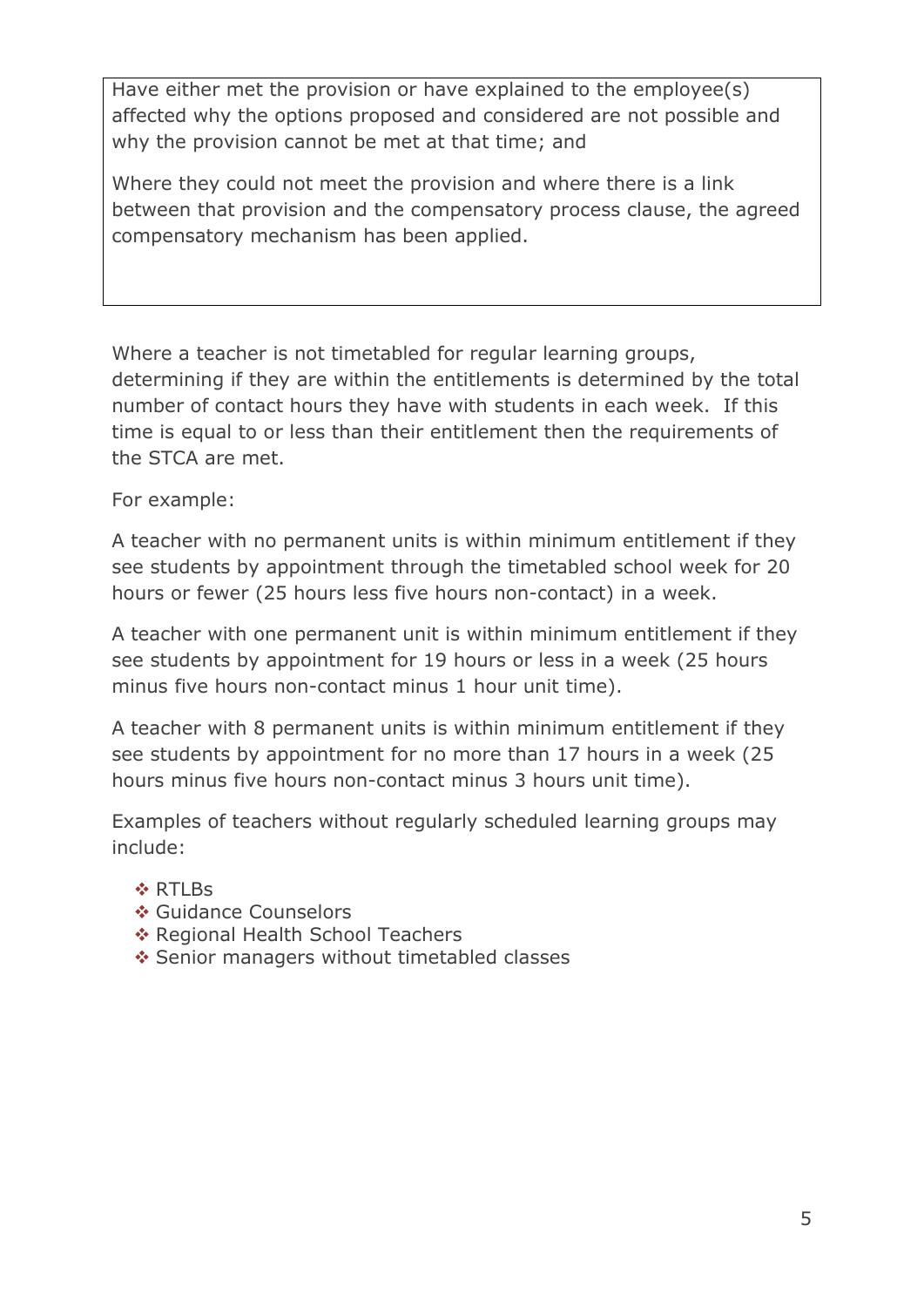## **Additional time allowances**

The basic non-contact entitlements are **in addition** to a range of other time allowances $4$  in the STCA and ASTCA.

Additional staffing is provided by the Ministry of Education, upon application, to a school for teachers who have these time allowances. There can be no reason for failing to provide these time allowances.

| <b>Teachers</b>                                | <b>Clauses</b>                              | <b>Staffing to the school</b>                                                                                                                                                                 | <b>Maximum teaching</b><br>hrs/wk                                                               |  |
|------------------------------------------------|---------------------------------------------|-----------------------------------------------------------------------------------------------------------------------------------------------------------------------------------------------|-------------------------------------------------------------------------------------------------|--|
| <b>Te</b><br><b>Atakura</b>                    | <b>STCA 3.7</b><br><b>ASTCA</b><br>2.11     | $0.5$ FTTE (or 12.5 hours = 2.5<br>days)                                                                                                                                                      | $25 - (12.5 + 5) =$<br>7.5hrs/wk                                                                |  |
| <b>Beginning</b><br>teachers'                  | <b>STCA 3.8</b><br><b>ASTCA</b><br>2.10     | PRT $1 - 0.2$ FTTE (= five<br>hours)<br>PRT 2 - 0.1 FTTE (not in area<br>schools)<br>(PRTs year one employed<br>between 0.5 and less than full<br>time receive 0.1 FTTE ie 2.5<br>hours/week) | $25 - (5 + 5) = 15$<br>hrs/wk<br>$25 - (5 + 2.5) = 17.5$<br>hrs /wk                             |  |
| <b>HOD of</b><br><b>Beginning</b><br>teachers' | <b>STCA</b><br>3.8A<br><b>ASTCA</b><br>2.14 | 0.04 FTTE for each HOD per<br>BT 1 and 2 (equivalent to 1<br>hr/week which can be used<br>flexibly)                                                                                           | example<br>$25 - (5 + 3 \text{ units } + 1)$<br>$= 16$ hrs/wk<br>(or used in blocks of<br>time) |  |
| <b>Specialist</b><br>classroom<br>teachers     | <b>STCA</b><br>3.8B                         | 0.14 FTTE or 0.32 FTTE for<br>schools greater than 1200<br>students.                                                                                                                          | $25 - (5 + 4) = 16$<br>hrs/wk<br>or<br>$25 - (5 + 8) = 12$<br>hrs/wk                            |  |

<span id="page-6-0"></span><sup>4</sup> See Appendix 8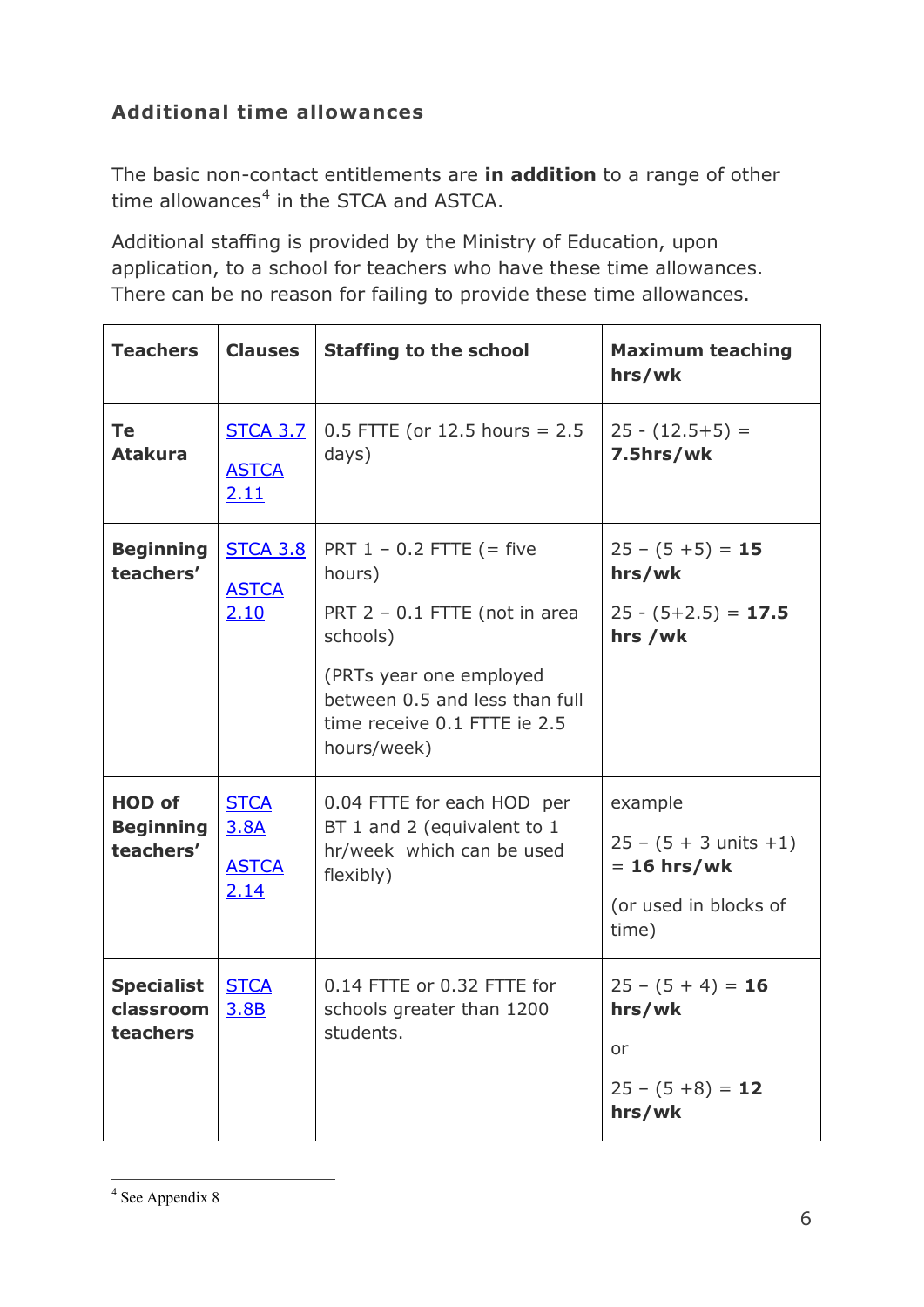<span id="page-7-0"></span>

| <b>Specialist</b><br>teacher                    | <b>ASTCA</b><br>2.15 | 0.08 or 0.16 FTTE (depending<br>on the size of the school)                                                                                                       | $25 - (5 + 2) = 18$<br>hrs/wk<br>$25 - (5 + 4) = 16$<br>hrs/wk                          |
|-------------------------------------------------|----------------------|------------------------------------------------------------------------------------------------------------------------------------------------------------------|-----------------------------------------------------------------------------------------|
| <b>Overseas</b><br>teacher<br>time<br>allowance | <b>STCA</b><br>3.8C  | 0.1 FTTE for the school to be<br>used after discussion with the<br>overseas teacher on how to<br>use this time to provide<br>professional advice and<br>guidance | This may release the<br>overseas teacher from<br>teaching at times for<br>this purpose. |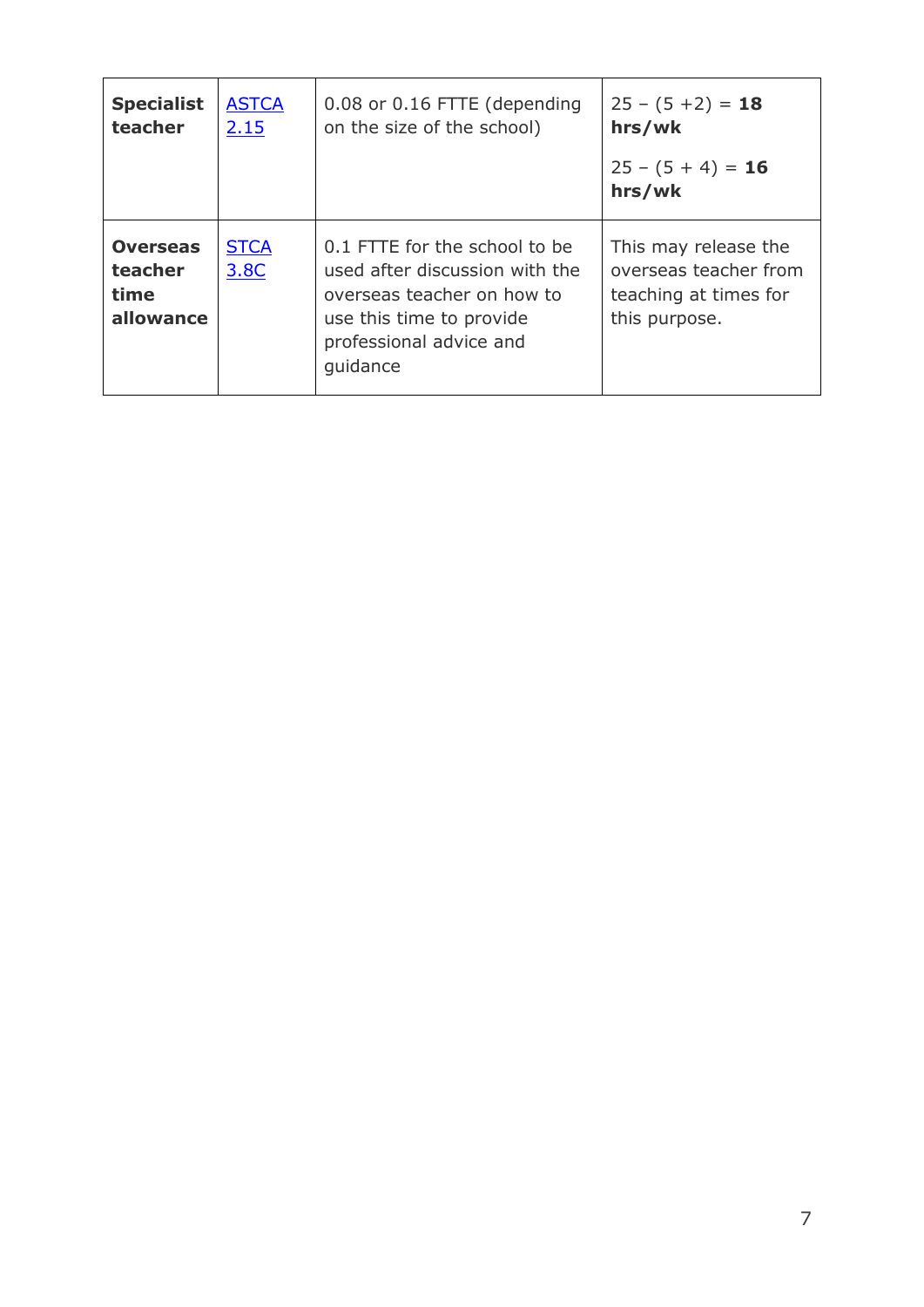## **2. Class size matters**

Both the STCA and the ASTCA require references in the timetable policy to class size as a factor which influences the timetable.

The STCA also requires a specific reference to clause 5.9, the average class size provision. This provision is not in the ASTCA.

The STCA requires that employers will use reasonable **endeavour** to achieve, for each individual teacher with more than one class, an average class size (based upon the teacher's timetabled learning groups and the roll of each of those groups) of no more than 26 students. When this average cannot be achieved for a teacher there is to be a compensatory process in place, just as there is for when non-contacts cannot be provided.

## **Calculating the average**

To calculate the average for each teacher four variables may need to be taken into account: the number of classes, the number of periods, the length of periods and the number of students.

Same length periods:

| Class 1                      |  | Class 2 |  | Class 3 Class 4 |                                                                                         |  | Class 5 |
|------------------------------|--|---------|--|-----------------|-----------------------------------------------------------------------------------------|--|---------|
|                              |  |         |  |                 | $(25 \times 4)$ + $(28 \times 4)$ + $(21 \times 5)$ + $(27 \times 4)$ + $(26 \times 3)$ |  |         |
| $= 503 / 20 = 25.15$ average |  |         |  |                 |                                                                                         |  |         |

When learning groups are timetabled for different numbers of periods of different lengths then average class size is the sum of the number of students on each group roll times the total number of minutes that the teacher is timetabled to be with the group in a cycle divided by the total number of minutes in a cycle the teacher is timetabled to teach.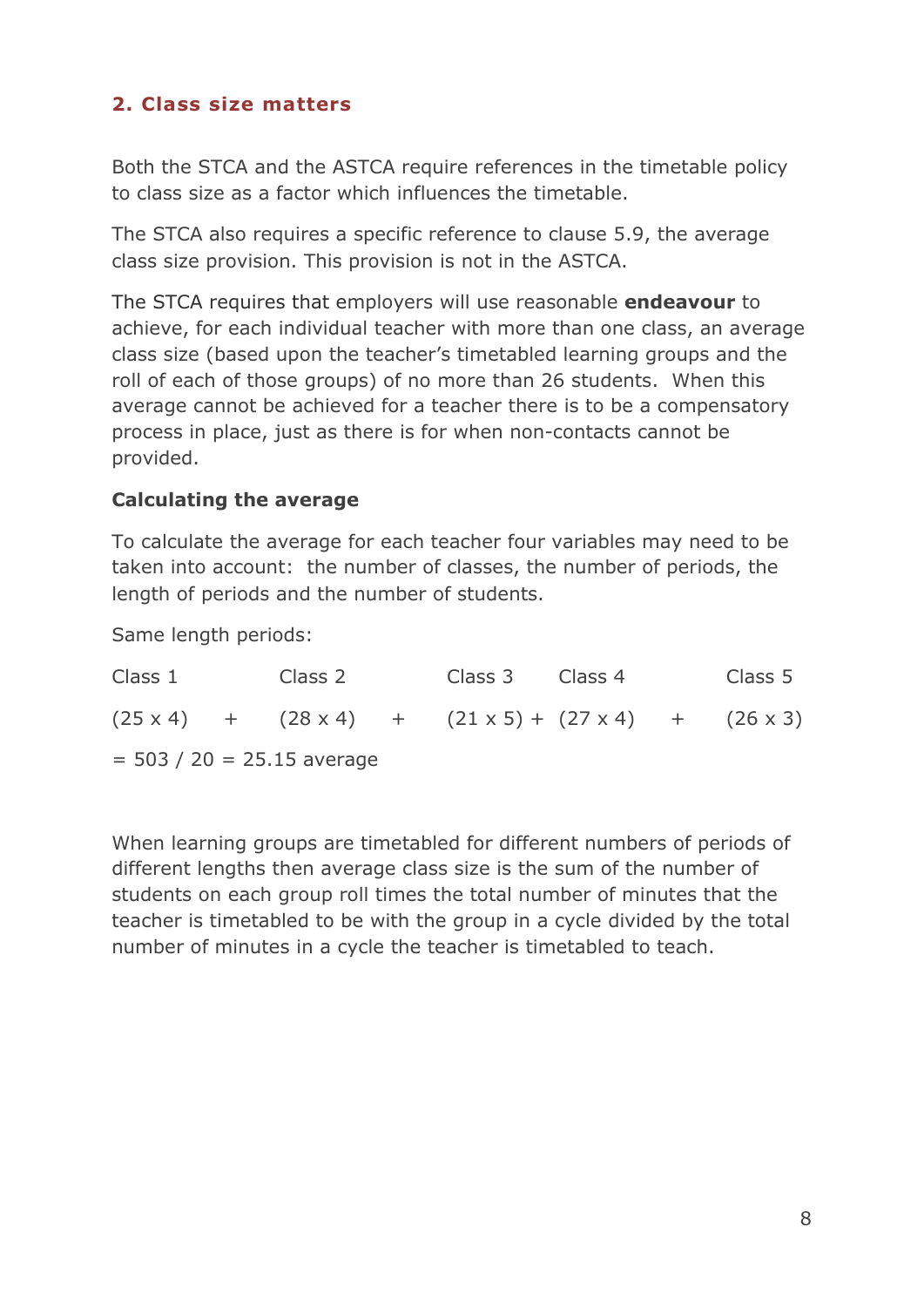To illustrate this situation: A teacher has 5 learning groups.

The size and number of contact minutes for each group is given in this table and the average class size is calculated:

| <b>Learning</b><br>group     | <b>Roll</b> | <b>Minutes</b> | <b>Roll*minutes</b>    |  |
|------------------------------|-------------|----------------|------------------------|--|
| $\mathbf{1}$                 | 20          | 150            | 3000                   |  |
| $\overline{\mathbf{2}}$      | 25          | 240            | 6000                   |  |
| 3                            | 28          | 200            | 5600                   |  |
| 4                            | 30          | 190            | 5700                   |  |
| 5                            | 12          | 200            | 2400                   |  |
| <b>Totals</b>                |             | 980            | 22700                  |  |
| <b>Average class</b><br>size |             |                | $22700/980 =$<br>23.16 |  |

Normal day to day fluctuations in the group learning time (e.g. shortened periods) or student attendance (e.g. a student absence or the temporary addition of a student for supervision purposes) will not change the average class size.

Permanent additions to, or deletions from, the official group roll or ongoing changes to the time the teacher is in contact with a learning group or groups will alter the average class size for that teacher and a recalculation of the average class size for that teacher should follow such changes.

When a teacher provides temporary relief cover for a class this will not change their average class size. This situation would be covered by the non-contact provisions if they exceed their contact time.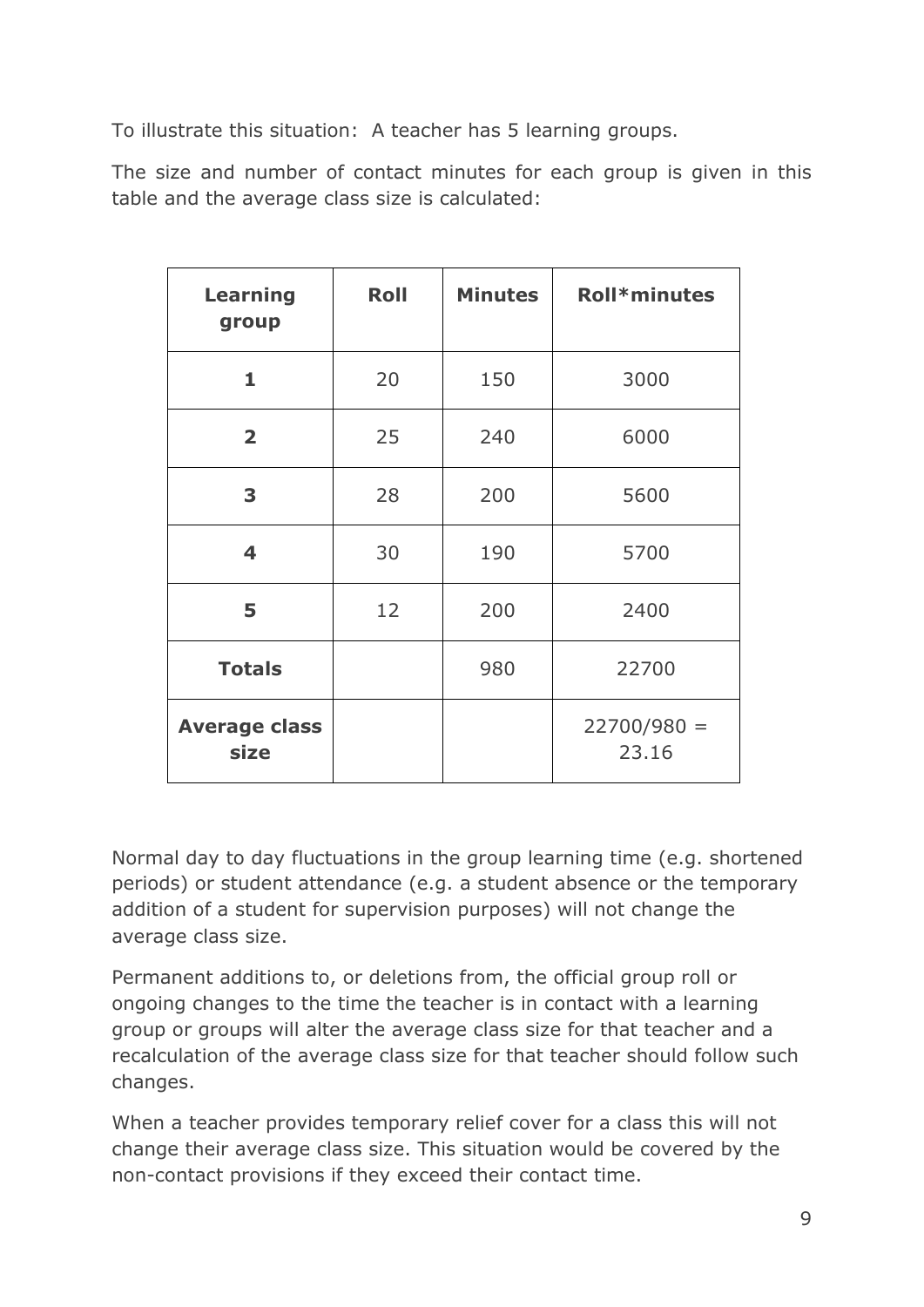Below are examples (all with periods of one hour) of different average class size situations

| <b>Teacher</b>                           | <b>Learning</b><br>group            | <b>Learning</b><br>group            | <b>Learning</b><br>group | <b>Learning</b><br>group              | <b>Learning</b><br>group | <b>Average</b> |
|------------------------------------------|-------------------------------------|-------------------------------------|--------------------------|---------------------------------------|--------------------------|----------------|
| <b>Home</b><br>room<br>Year <sub>7</sub> | 30 for 25<br>periods                |                                     |                          |                                       |                          | 30.00          |
| <b>Science</b>                           | 18 for<br>$\overline{4}$<br>periods | 21 for<br>$\overline{4}$<br>periods | 28 for 4<br>periods      | 28 for 4<br>periods                   | 30 for 4<br>periods      | 25.00          |
| <b>Head of</b><br><b>Maths</b>           | for 4<br>18<br>periods              | 21 for<br>$\overline{4}$<br>periods | 28 for 4<br>periods      | 15 for 3<br>periods                   |                          | 20.87          |
| <b>Deputy</b><br>principal               | 12 for 4<br>periods                 | 31 for 4<br>periods                 |                          |                                       |                          | 21.50          |
| <b>Music</b>                             | for 2<br>30<br>periods              | 32 for 2<br>periods                 | 20 for 3<br>periods      | for<br>8<br>$\overline{4}$<br>periods | 12 for 4<br>periods      | 19.79          |
|                                          | for 2<br>28<br>periods              | 32 for 2<br>periods                 |                          |                                       |                          |                |
| <b>English</b>                           | 30 for 4<br>periods                 | 32 for<br>$\overline{4}$<br>periods | 28 for 4<br>periods      | 18 for 4<br>periods                   | 25 for 4<br>periods      | 26.60          |

These examples illustrate that:

- 1 Individual classes can be larger or smaller than 26.
- 2 Average class sizes for individual teachers may be less than 26.
- 3 A balance of large and small learning groups can achieve an acceptable average class size.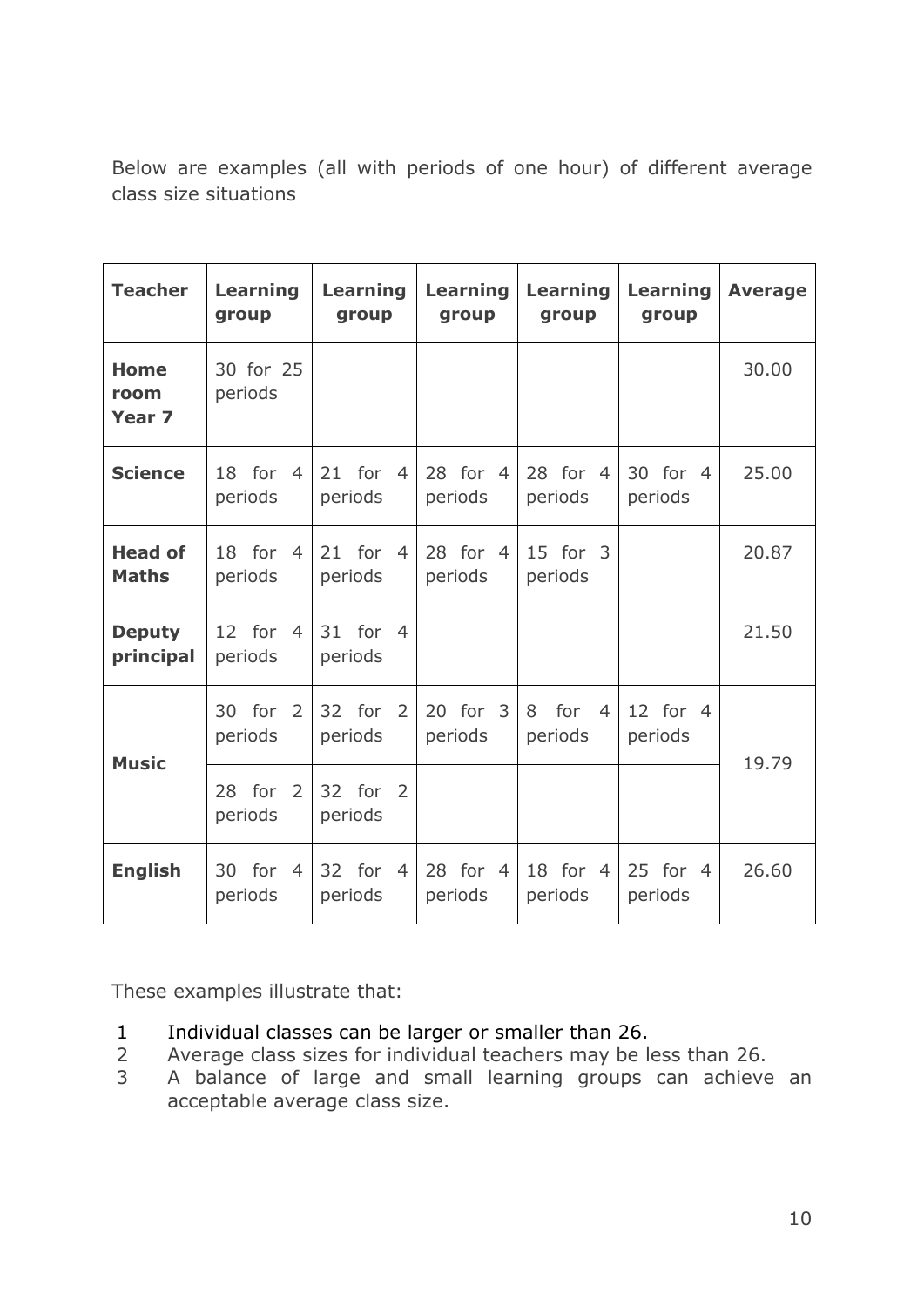#### **When a teacher's average class size exceeds 26**

A compensatory mechanism applies when a teacher has an average class size of more than 26 and how and what will happen should already be determined by the timetabling policy. These compensations agreed for this situation may or may not be the same as those applied for exceeding weekly contact time and the timetable policy should be clear if different mechanisms are to operate.

In the examples above only the English teacher generates the compensatory provisions. The home room teacher has a group greater than 26 but because it is their only group the average class size provision does not apply.

In responding to the class size average of the English teacher the school may consider things like:

- $\cdot$  The possibility of moving students from these learning groups to other equivalent groups within or between option lines to reduce some of these group sizes;
- Exchanging one or more of these groups with other teachers in the option lines who have learning groups which are smaller and who also have average class sizes less than 26;
- <span id="page-11-0"></span>❖ Applying a compensatory mechanism.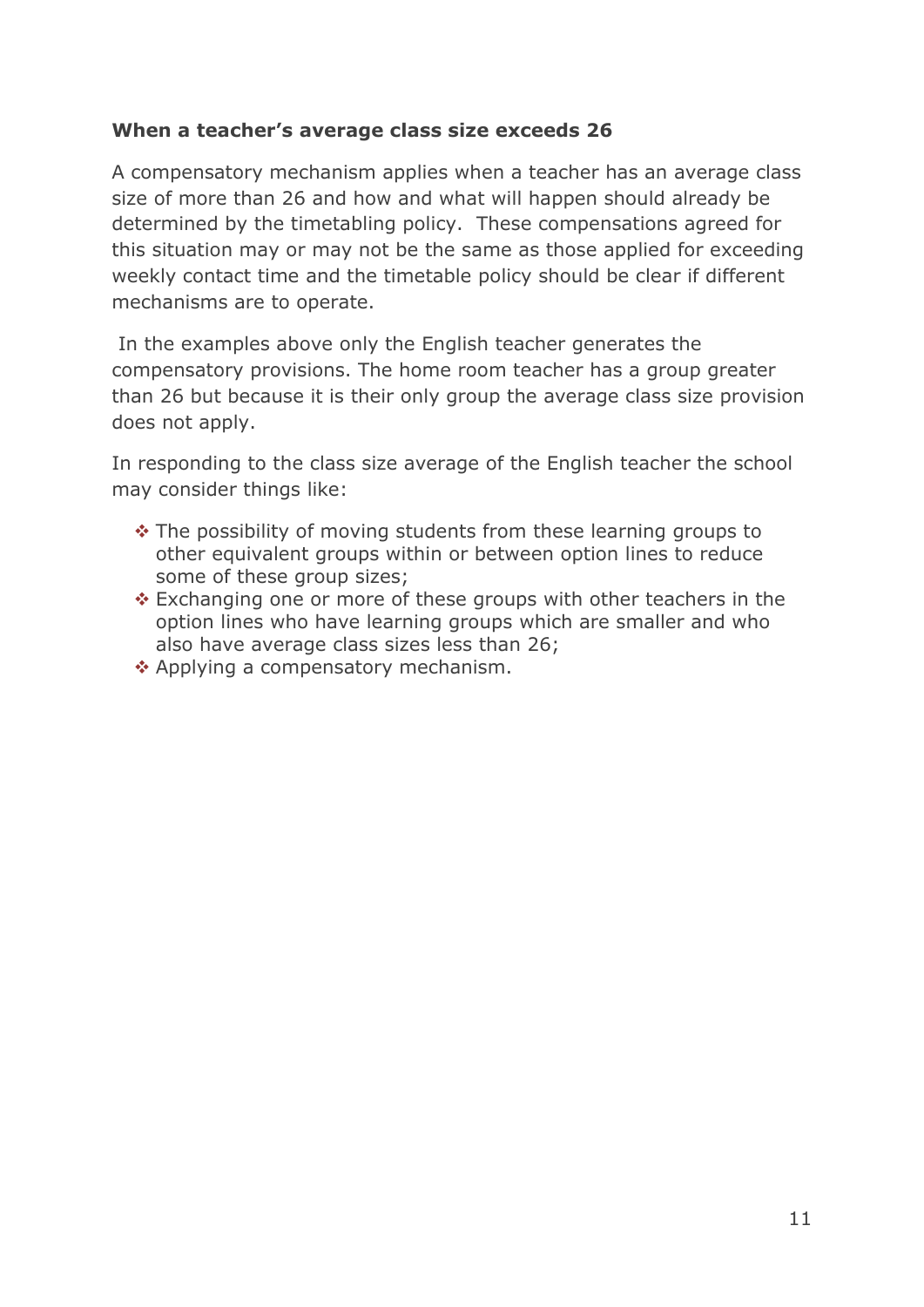## **3. Other matters, including duty, which impact on timetabling practices**

Following consultation there should be statements on the school timetable policy on the range of other duties teaching staff may have, ie whatever aspects of student supervision a school determines is necessary. Some schools choose not to use teaching staff for some of this but many do.

Other matters which are associated with the timetable include teacher rest and meal breaks, the range of meetings and additional student activities, in fact all extra and co-curricular activities which impact on teachers' work and so should be taken into consideration.

#### **Further considerations**

Only making reference the timetabling policy to the non-contact clauses is insufficient because there are many other decisions that can usefully help shape a school's timetable and provide answers to issues. They might be about:

- i. How the school deals with school trips, camps and sports day regarding non-contact?
- ii. On what basis permanent units (and how many) are allocated to a range of responsibilities?
- iii. Will the school provide non-contact time for the work associated with fixed term units?
- iv. Will the school provide time to teachers-in-charge who only have MMAs?
- v. How are workloads kept fair and equitable for teachers who have the most challenging students, the most internal assessment, multi-level teaching, on-line classes etc?

Having transparent and understood policy derived from genuine consultation will gain more acceptance and understanding of the dilemmas faced with the tight resourcing of schools.

<span id="page-12-0"></span>*Note:* As a guide to what might be considered reasonable levels of additional duties attention is drawn to the salary loading for part time teachers, which provides an additional paid hour for every 9 hours of timetabled time to compensate for other duties, meetings and activities. For a full time teacher this would equate to 2 hours and 48 minutes per week or 112 hours per year other non-timetabled duties.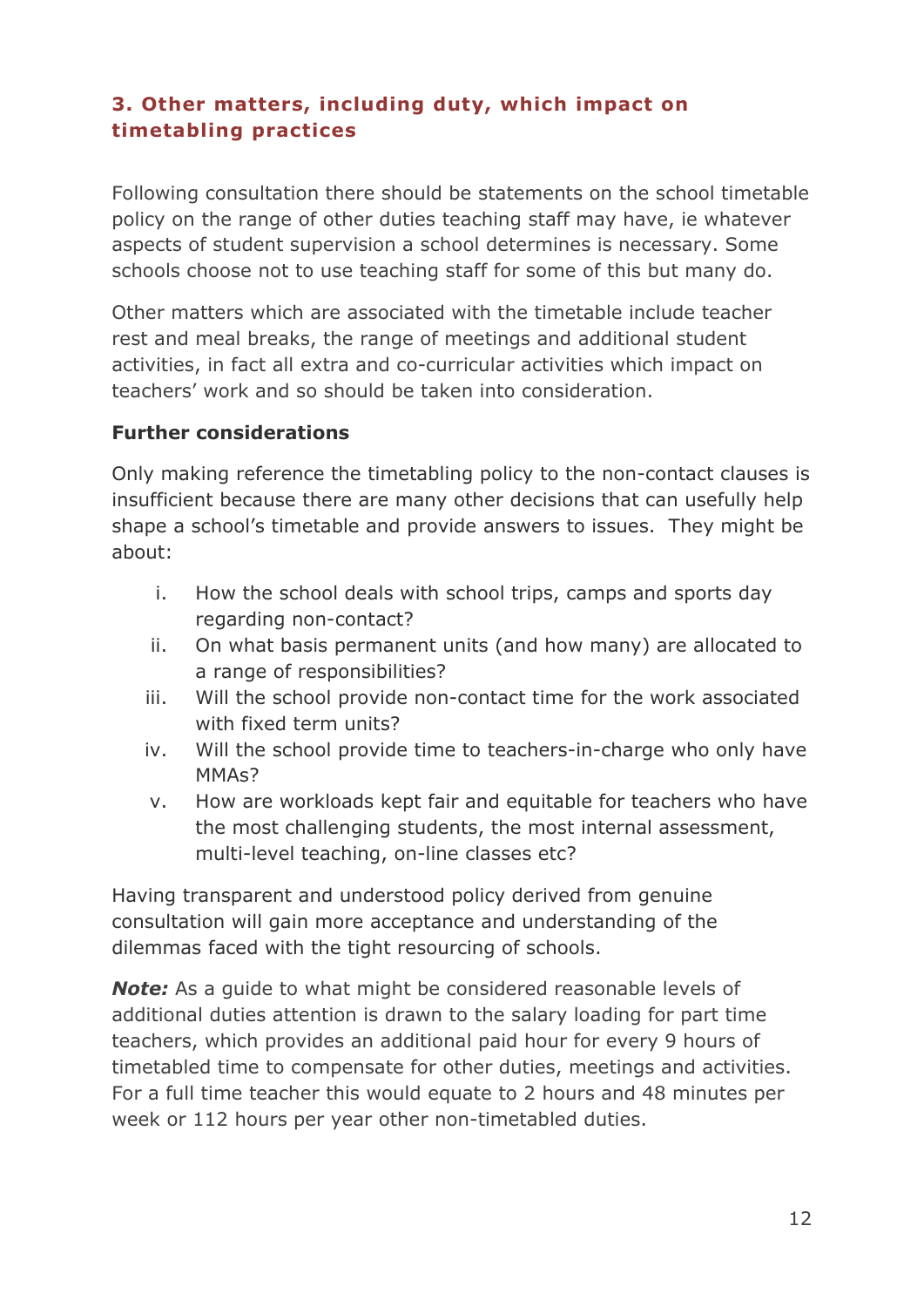## **4. A process for dealing with situations where the entitlements cannot be met i.e. how to compensate**

#### **Genuine reason**

Schools are required to have as part of their timetable policy an agreed mechanism for dealing with those situations where a teacher may, for *genuine reason*, be asked to forgo, on a temporary basis, their noncontact entitlement or exceed the average class size limit. In such instances a compensatory mechanism must be agreed to. In most schools these should be rare exceptions rather than general practice, though in large schools it may be used more extensively<sup>[5](#page-13-0)</sup>.

## **What constitutes genuine reason?**

It is recommended that this is agreed upon and included in the timetabling policy.

#### **Genuine reason:**

All reasonable options have been investigated and no alternative to a temporary reduction in entitlement non-contact or average class size has been found.

Applies in individual cases, would not justify a blanket incursion into the non-contact or average class size entitlements.

May be a sudden emergency that requires supervision of a group of students for its ongoing safety. It may be the absence of any available day relievers in the local area.

After all reasonable endeavours have been exhausted, one or two staff members might be asked to teach for a term, or a year, at a higher level of contact or average class size to allow the timetable to operate.

Is not simply administrative convenience, or saving money on relief cover, or to cover for inadequate planning.

Genuine reasons for seeking to use non-contact time for day relief are not the same as those that might be valid for the longer-term situation.

<span id="page-13-0"></span><sup>5</sup> See Appendix 2 -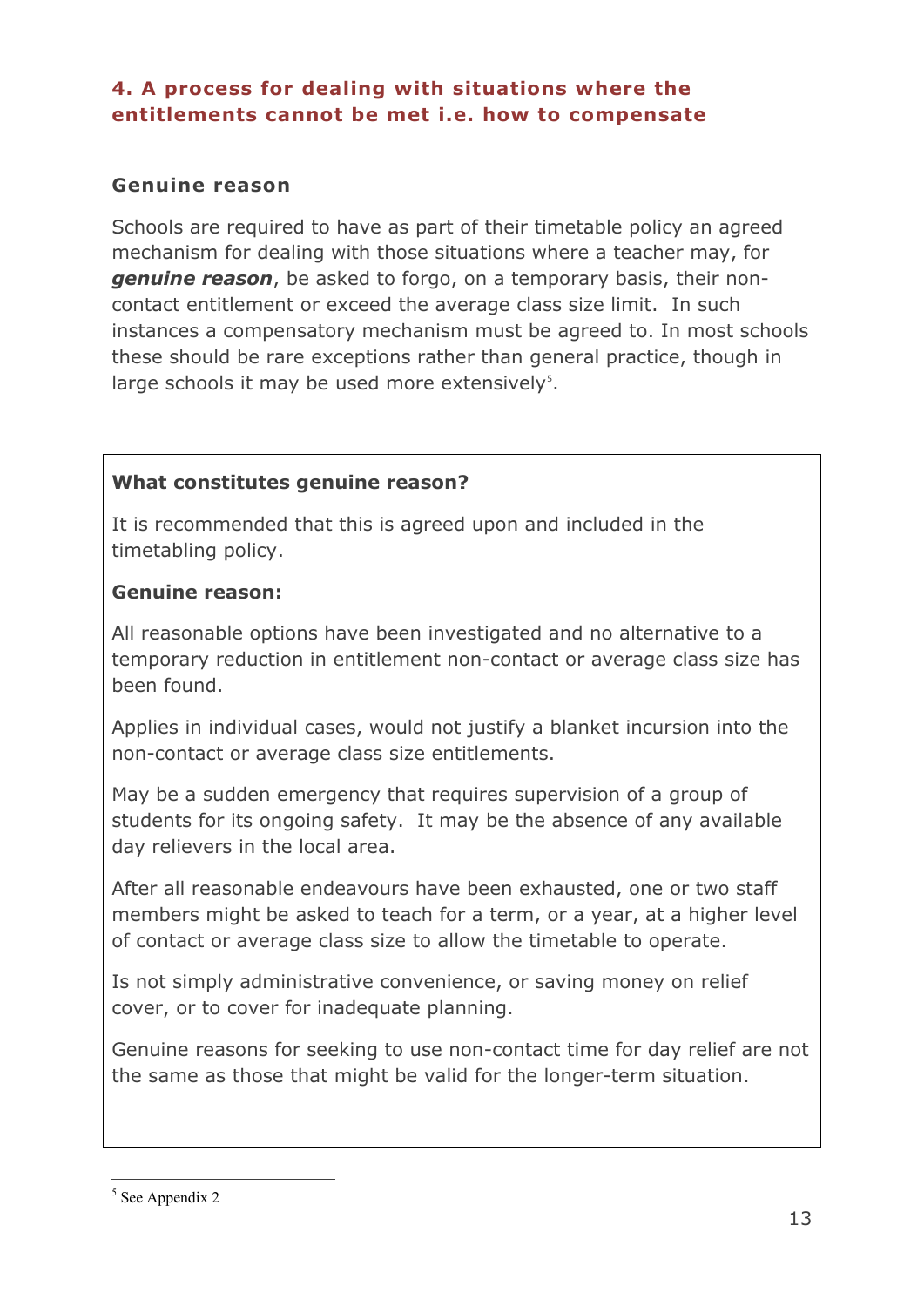Intense pressure on non-contacts or average class size for individual teachers could imply that there is a structural change required in the timetable, or in the administration practices, or a need to reorganize resources to deliver the STCA entitlement.

#### **Compensatory mechanisms**

The specific compensatory mechanisms which are to be applied are to be agreed between the principal and teaching staff at each school. They may include, but are not limited to, time in lieu, reduction in other duties, a combination of these or, as a last resort, an additional payment.

*Note***:** The intent of the non-contact entitlements is to provide adequate time for the non-contact duties of the teaching staff. The intention of the average class size limit is to ensure teachers have manageable marking and assessment loads and adequate time to give suitable feedback to individual students. As a matter of policy the main compensatory mechanisms should be time in lieu or agreed workload reduction in other areas of the teachers duties.

In those cases where payment is the only viable compensatory mechanism for the school then this could be achieved through mechanisms such as the following:

For long term situations (e.g. timetable rigidity in a small school):

- The issuing of a fixed term unit for the duration. These are Ministry funded units.
- The issuing of a Board–funded responsibility payment at the rate of a unit for the duration. These are operations grant-funded payments<sup>[6](#page-14-0)</sup>.

For emergency day-relief type situations:

- $\div$  The issuing of a fixed term unit for a period that generates the equivalent payment to the overtime rate. These are Ministry funded units.
- \* The issuing of a Board-funded responsibility payment at the rate of a unit for a period that generates the equivalent payment to the overtime rate. These are operations grant-funded payments.

<span id="page-14-0"></span><sup>6</sup> The Minister of Education provided consent pursuant to Section 91F of the Education Act for Boards to make such payments. Details of how to schools can operate these payments are to be found on pages 15-17 of the MoE August 2000 publication "Resourcing For the Future". -